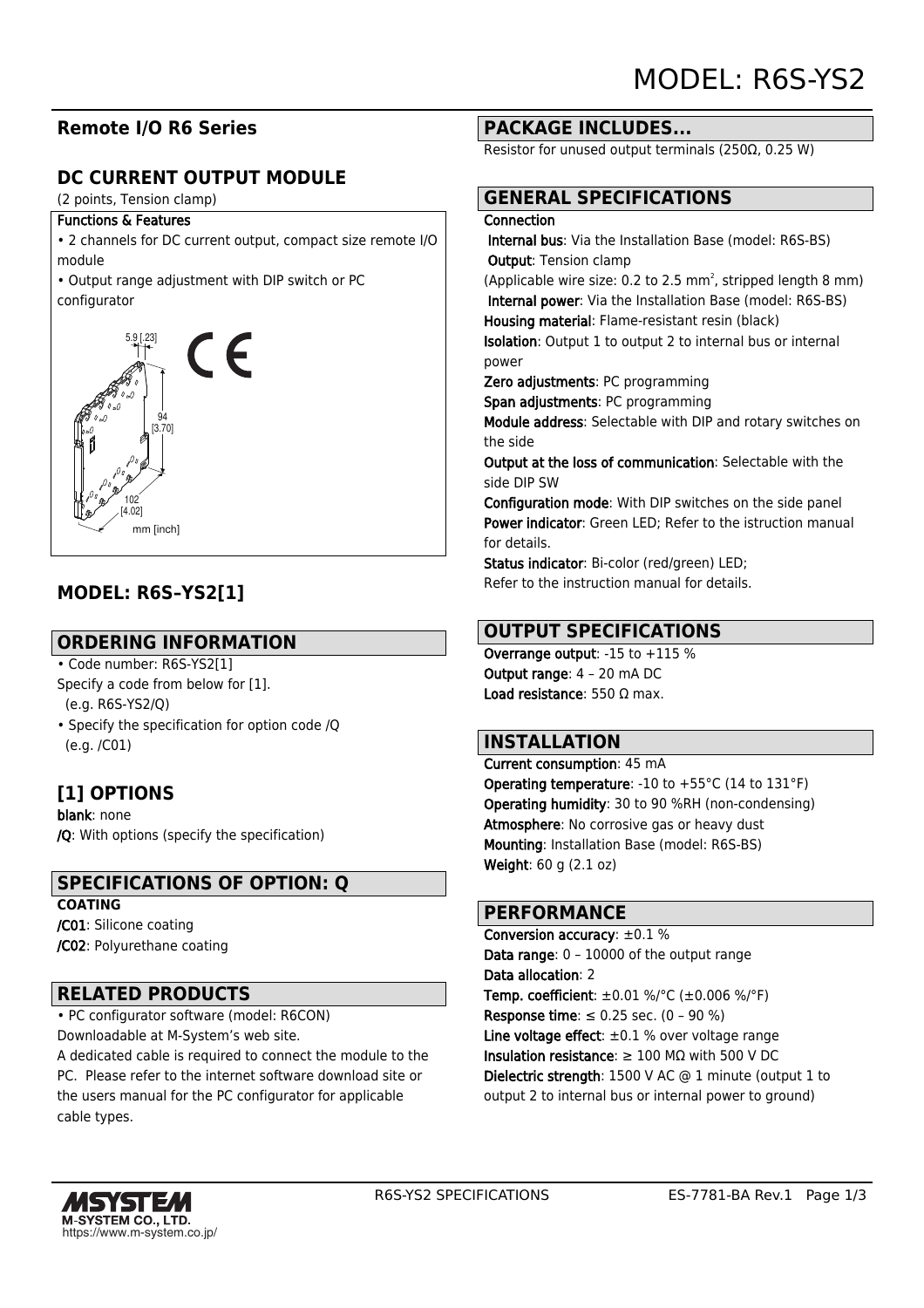#### **STANDARDS & APPROVALS**

EU conformity: EMC Directive EMI EN 61000-6-4 EMS EN 61000-6-2 RoHS Directive

## **FUNCTIONS**

#### ■ OUTPUT HOLD

The output function in case of a loss of communication is selectable with the side DIP SW: Reset the output (to -15 %), Hold the output (last normally received data) or Fix the output at a specific value (PC programming). The output is held at -15 % of the output range until normal

data is received at the startup.

#### OUTPUT WIRE BREAKDOWN DETECTION

In the case of wire breakdown, output error is detected. Then, the status indicator LED blinks (0.5 seconds per cycle) and the flag of error is set on the PLC etc.

Note: Wire breakdown detection is applicable with Firmware Version 2.00 or later.

## **EXTERNAL VIEW**



Refer to the instruction manual for setting procedures.